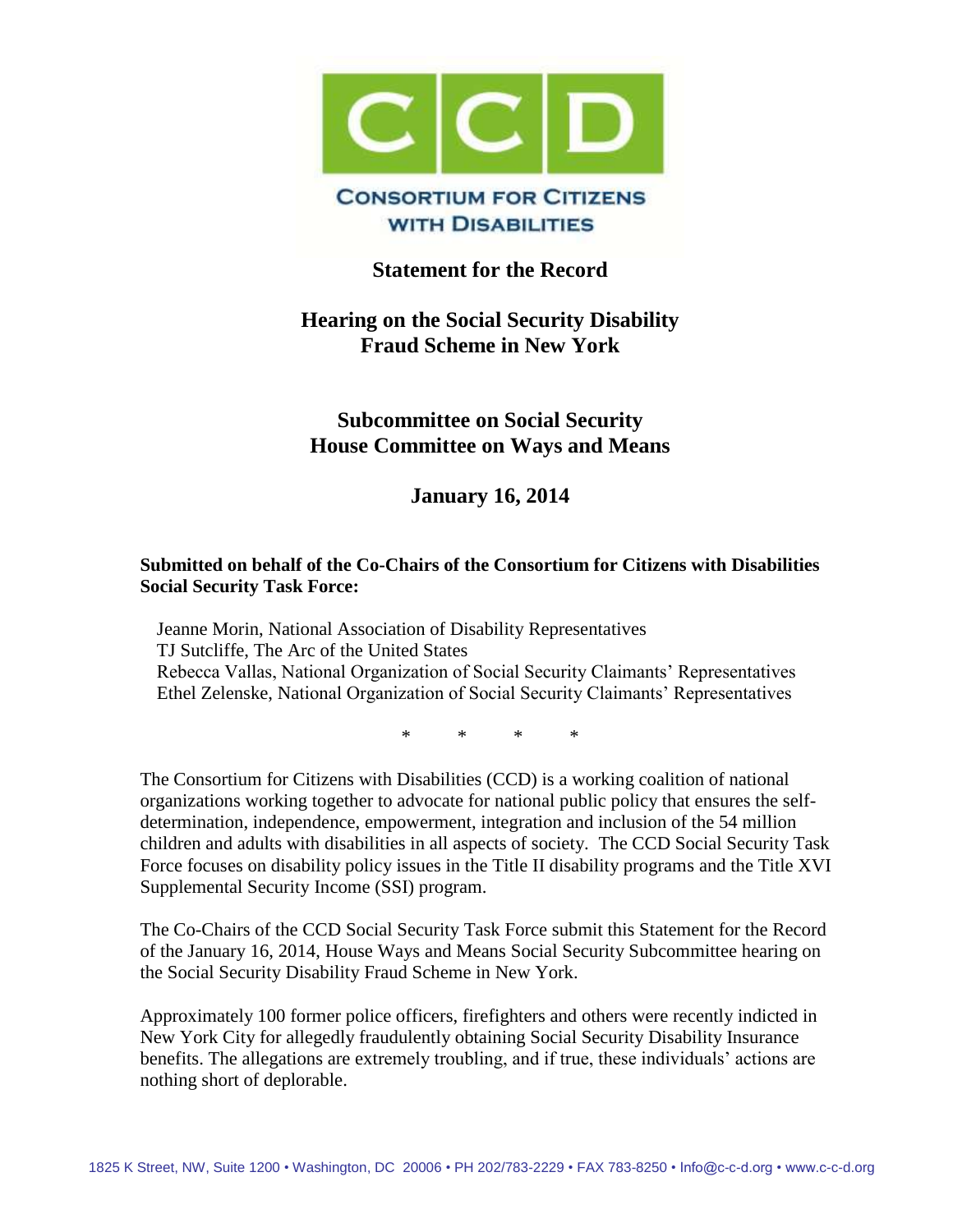We condemn any misuse of the Social Security disability programs. Any individual who seeks to abuse vital programs like Social Security does so at the expense of the millions of disabled workers for whom benefits provide essential economic security -- and must be brought to justice.

We encourage anyone who suspects abuse of the Social Security disability programs to report it via Social Security's hotline 1-800-269-0271 or online at [www.oig.ssa.gov.](http://www.oig.ssa.gov/)

At the same time, we must take care not to paint Social Security's disability programs with the brush of the few who aim to defraud it, without putting them in the context of the millions of individuals who receive benefits appropriately and for whom Social Security is a vital lifeline.

Social Security's disability programs are a core component of our nation's Social Security system, which keeps millions of hardworking Americans and their families out of poverty. Extremely strict eligibility requirements mean that fewer than four in ten applicants are approved for disability benefits, even after all stages of appeal. Demonstrating eligibility requires extensive medical evidence, and many individuals are denied benefits despite significant disabilities and chronic illnesses. Benefits are modest but vital – averaging just over \$500 per month for Supplemental Security Income and approximately \$1,130 per month for Social Security Disability Insurance (SSDI). For many, disability benefits make it possible to secure stable housing and purchase food, life-sustaining medications, and other basic necessities. Disability benefits can be the difference between life and death for many Americans.

The SSDI program provides vital and much-needed economic security and access to health care for individuals whose impairments are so severe that they preclude substantial work. We recognize the importance of ensuring that Social Security disability payments are only made to people who are entitled to receive them and that the amount of the payments are accurate. The Social Security Administration (SSA) does a good job of ensuring that payments are accurate. Acting Commissioner Colvin pointed out in her testimony at the January 16, 2014, Subcommittee hearing that SSA has one of the lowest error rates in the government, with a less than 1% rate of inaccurate payments for the SSDI program. Although this low error rate is good compared to other government agencies and programs, the undersigned organizations of the CCD Social Security Task Force believe that more needs to be done to prevent overpayments and are concerned that recent appropriations decisions will undermine these efforts.

#### **SSA Requires Adequate Resources for Program Integrity**

SSA must have sufficient resources to meet the service needs of the public and ensure program integrity. SSA's administrative budget is only about 1.4 percent of benefits paid out each year. With the baby boomers entering retirement and their disability prone years, SSA is experiencing dramatic workload increases at a time of diminished funding and staff. For the two years prior to fiscal year (FY) 2014, Congress appropriated \$421 million less for SSA's program integrity efforts (such as medical and work continuing disability reviews and Title XVI redeterminations) than the Budget Control Act of 2011 (BCA) authorized. Over the three years prior to FY 2014, SSA received nearly \$1 billion less for its Limitation on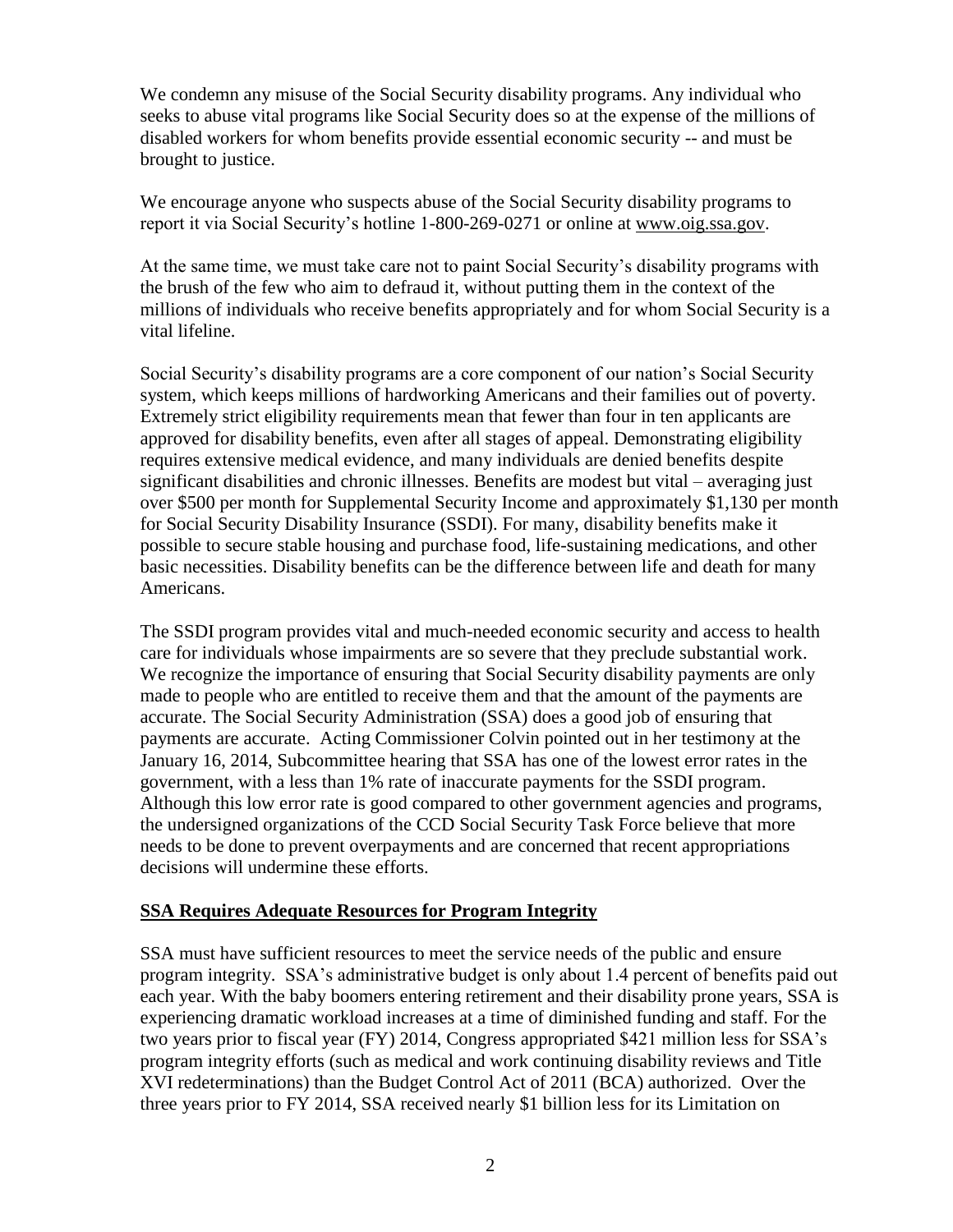Administrative Expenses (LAE) than the President's request, and lost over 11,000 employees since FY 2011.

We are encouraged that the recently enacted budget bill for FY 2014 includes full funding of the FY 2014 BCA level for SSA's program integrity reviews. This will allow SSA to significantly increase continuing disability reviews (CDRs).

Adequate LAE is essential to preventing service degradation and ensuring that SSA can provide timely and accurate payments and perform necessary program integrity work, including:

**• Disability claims processing.** Adequate resources support claims processing and disability determinations at the initial levels so that the correct decision can be made at the earliest point possible and unnecessary appeals can be avoided. Inadequate staffing at field offices and state Disability Determination Services (DDS) leads to increased workload at the hearing level. Disability claims may be less thoroughly developed, leading to incorrect denials of benefits and more appeals. Additionally, the significant progress made in recent years at the hearing level in reducing average wait times until hearings and shrinking the disability claims backlog has eroded due to the lack of needed resources.

**• Pre-effectuation and continuance reviews<sup>1</sup> of DDS determinations**. As required by the Social Security Act, SSA conducts pre-effectuation reviews of at least half of all DDS initial and reconsideration allowances for Title II (Social Security) and Title XVI (Supplemental Security Income) adult disability benefits. SSA also reviews a number of DDS Title II CDR determinations that result in continuation of benefits. For every dollar spent in FY 2011 on these reviews SSA estimates a lifetime savings of about \$11 in Title II and Title XVI benefits. $<sup>2</sup>$ </sup>

**• Disability Determination Services quality review**. SSA has implemented multiple levels of quality review at the DDS level. For example, SSA requires all DDSs to have an internal quality assurance function, and also operates an Office of Quality Performance (OQP) which conducts quality assurance reviews of samples of initial and reconsideration determinations of the DDSs.

**• Review of Administrative Law Judge (ALJ) decisions in a manner consistent with law.** While ALJs have qualified decisional independence, they are required to follow SSA laws, regulations and policies. SSA has implemented a quality review process for ALJ decisions. In FY 2011, the SSA Office of Disability Adjudication and Review (ODAR) established a new Quality Review (QR) initiative and opened four new Branches in the Office of Appellate Operations. The QR Branches review a computer-generated sample of unappealed favorable ALJ decisions (over 7,000 in FY 2012), pre-effectuation, and then refer cases to the Appeals Council for possible review. If the Appeals Council accepts review, it can remand or issue "corrective" decisions, which may involve changing the favorable ALJ decision to a "partially" favorable decision or to an unfavorable decision. There is also some post-

<sup>&</sup>lt;sup>1</sup> "Pre-effectuation" refers to reviews conducted before benefits are authorized to be paid. Accordingly, "continuance reviews" and "post-effectuation reviews" are conducted after benefit authorization.

<sup>&</sup>lt;sup>2</sup> Social Security Administration, June 27, 2013, Annual Report on Social Security Pre-Effectuation Reviews of Favorable State Disability Determinations, Fiscal Year 2011.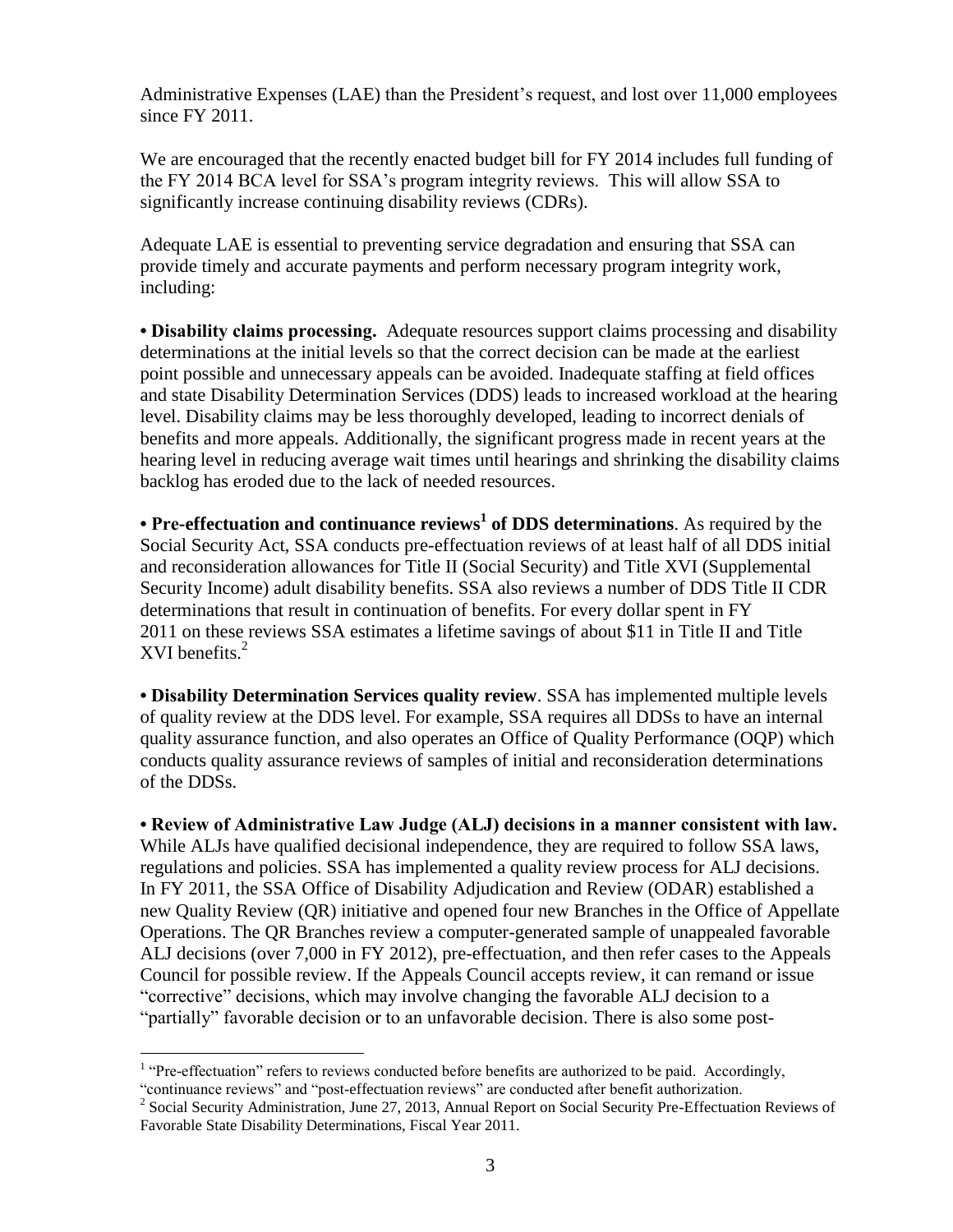effectuation review of ALJ decisions. While these ALJ decisions cannot be changed, posteffectuation review enables targeted examination of compliance with agency policies and policy guidance and additional training as needed to ensure high quality decision-making.

**• CDRs and redeterminations.** SSA is required by law to conduct CDRs in all cases where the beneficiary's condition is expected to improve, or where improvement is considered possible, to ensure that benefits are paid only as long as the individual remains eligible. SSA estimates that every \$1 spent on medical CDRs saves the federal government \$9, but reports a current backlog of 1.3 million CDRs. We are hopeful that the additional resources in the FY 2014 budget will allow SSA to significantly increase the number of medical and work CDRs and SSI redeterminations it is able to conduct. Work CDRs are discussed in more detail below.

**• Cooperative Disability Investigations (CDI).** SSA and the Office of the Inspector General (OIG) jointly established the CDI Program in 1998. Twenty-five CDI units across the U.S. investigate individual disability applicants and beneficiaries, as well as potential third parties who facilitate disability fraud. SSA or DDS personnel make referrals to a CDI unit for investigation, and CDI units also accept reports from the public via a toll-free telephone hotline and an online web form. Investigations uncovering fraud or attempted fraud can result in a denial, suspension, or termination of benefits, civil or criminal prosecution, and/or imposition of civil monetary penalties, and/or sanctions on claimant representatives for violation of SSA's ethical standards. Since the program's inception in FY 1998, CDI efforts have resulted in \$2.2 billion in projected savings to SSA's disability programs, with more than \$860 million just over the last three years, as Acting Commissioner Colvin noted in her testimony for this hearing.

#### **Delay in Processing Work CDRs Due to Inadequate Staffing Results in Significant Overpayments and Hurts People with Disabilities**

An SSDI beneficiary who goes to work is required to report his or her earnings to SSA so that a work CDR can be performed and benefits can be adjusted when appropriate. If the earnings report is processed in a timely manner, the benefits are adjusted and no overpayment results. However, if SSA lacks the staff to process earnings reports in a timely manner, the beneficiary is likely to receive an overpayment. The longer the delay in processing, the larger the overpayment will be. According to January 2012 testimony by Acting Commissioner Colvin before this Subcommittee,<sup>3</sup> SSA has allocated additional resources to work CDRs, targeting cases with the oldest earnings reports – those more than a year old. During the hearing, she stated that it takes more than 270 days on average for SSA to complete a work CDR. Every month that passes from the time that a beneficiary reports earnings before a work CDR is completed increases the likelihood of a large overpayment.

This delay in processing of earnings reports often has a very detrimental impact on people with disabilities. When beneficiaries faithfully notify SSA of earnings or other changes that may reduce their benefit payment amounts, as noted above, it may be months or years before SSA sends an overpayment notice to the beneficiary, demanding repayment of sometimes tens of thousands of dollars of accrued overpayments. It is shocking to beneficiaries to

 $\overline{a}$ <sup>3</sup> "Securing the Future of the Social Security Disability Insurance Program: Combating Waste, Fraud, and Abuse," Subcommittee on Social Security, House Committee on Ways and Means, January 24, 2012.